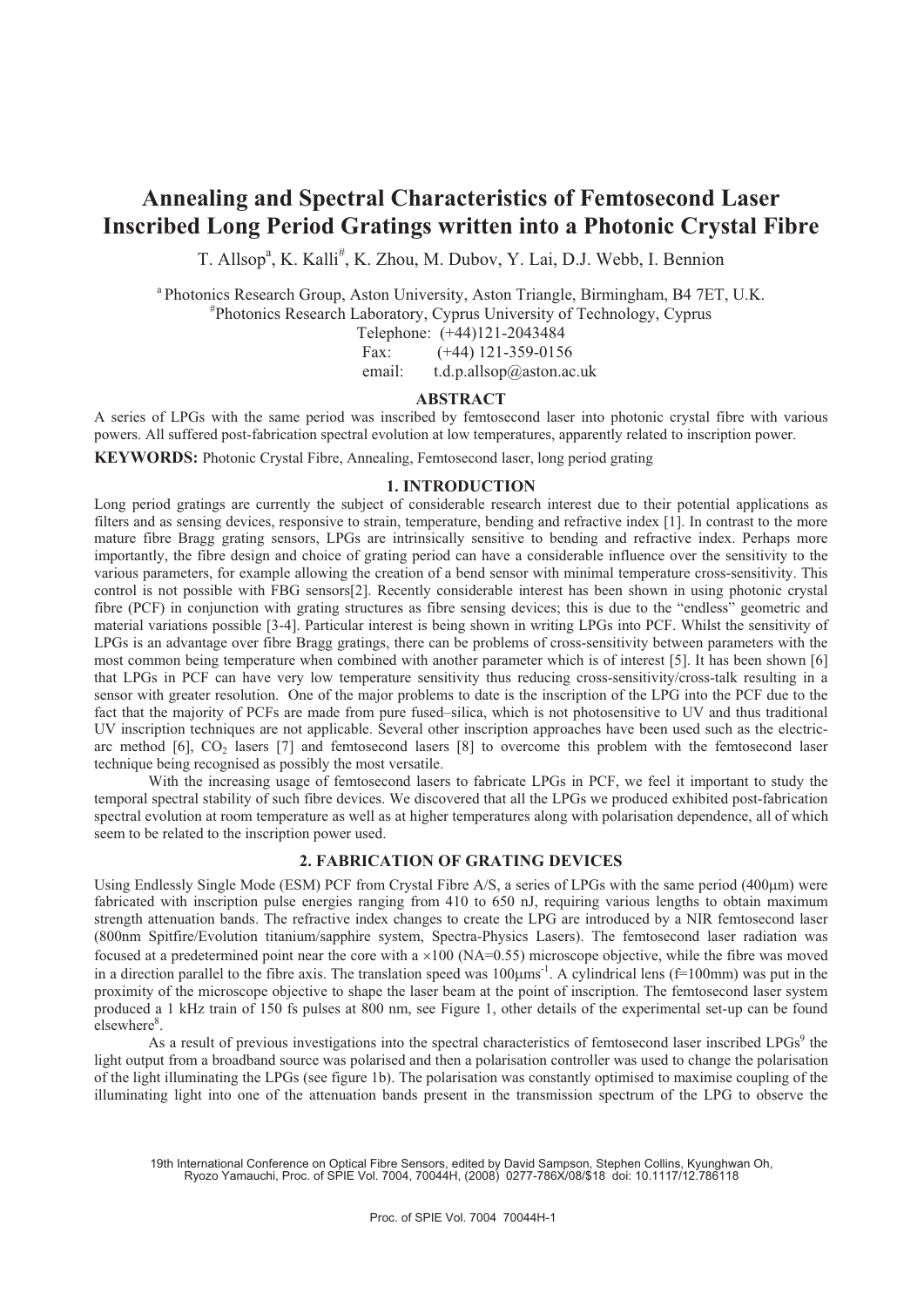growth of the LPGs' attenuation bands during fabrication. Two examples of the transmission spectra are shown in figure 2b and 2c.



**Figure 1 (a)**. Optical layout of inscription scheme. The light passes a shutter (1), a half-wave plate (2), Glan prism (3), x100 long working distance microscopic objective (4) before being focused in the fibre core (6). Two alignment 3D translation stages are mounted on top of the high precision computer controlled 2D-stage (7). We use two CCD-cameras (8) with optical zooming system for alignment and on-line monitoring of the inscription process. **(b)** A schematic of the apparatus used to investigate the transmission spectra of the LPGs during fabrication.



Figure 2. Examples of transmission spectra of two LPGs (period 400µm) fabricated in PCF (ESM) showing the polarisation dependence, (a) The maximum observed wavelength separation of the attenuation band due to polarisation as a function of inscription energy , (b) power 500nJ, grating length of 7mm. (c) power 650nJ, grating length of 4mm

The polarisation dependence appears to have two main contributions one relating to the symmetry of the inscription (*work to be published elsewhere*) and the other to the power of inscription. The birefringence ranged from 10.2nm to 1.4nm over the power range used, see figure 2a. This is discussed below.

## **3. ANNEALING STUDIES**

#### **Annealing studies at room temperature**

The work so far on annealing has been carried out at room temperature and 80°C; these temperatures being selected due to the fact that they are commonly used for the annealing of gratings in standard SMF. The experimental arrangement for measurements taken at room temperature is shown in figure 1b; at 80°C the LPGs were placed into an insulated box with a Peltier cooler. At room temperature it was observed that LPGs had post-fabrication spectral evolution. For all observed LPGs the general trends appear to be the same with an initial red wavelength shift followed by a further blue wavelength shift. The largest spectral shifts occurred in the first 120 hours of fabrication with the maximum observed wavelength shifts linked with the LPGs inscribed with the lowest powers. An example of the temporal response of the LPGs' transmission spectra is shown in figure 3a with the wavelength shift shown in figure 3b. For all LPGs observed at room temperature, the maximum wavelength shift observed is shown in figure 3c (note that the two results in the circle are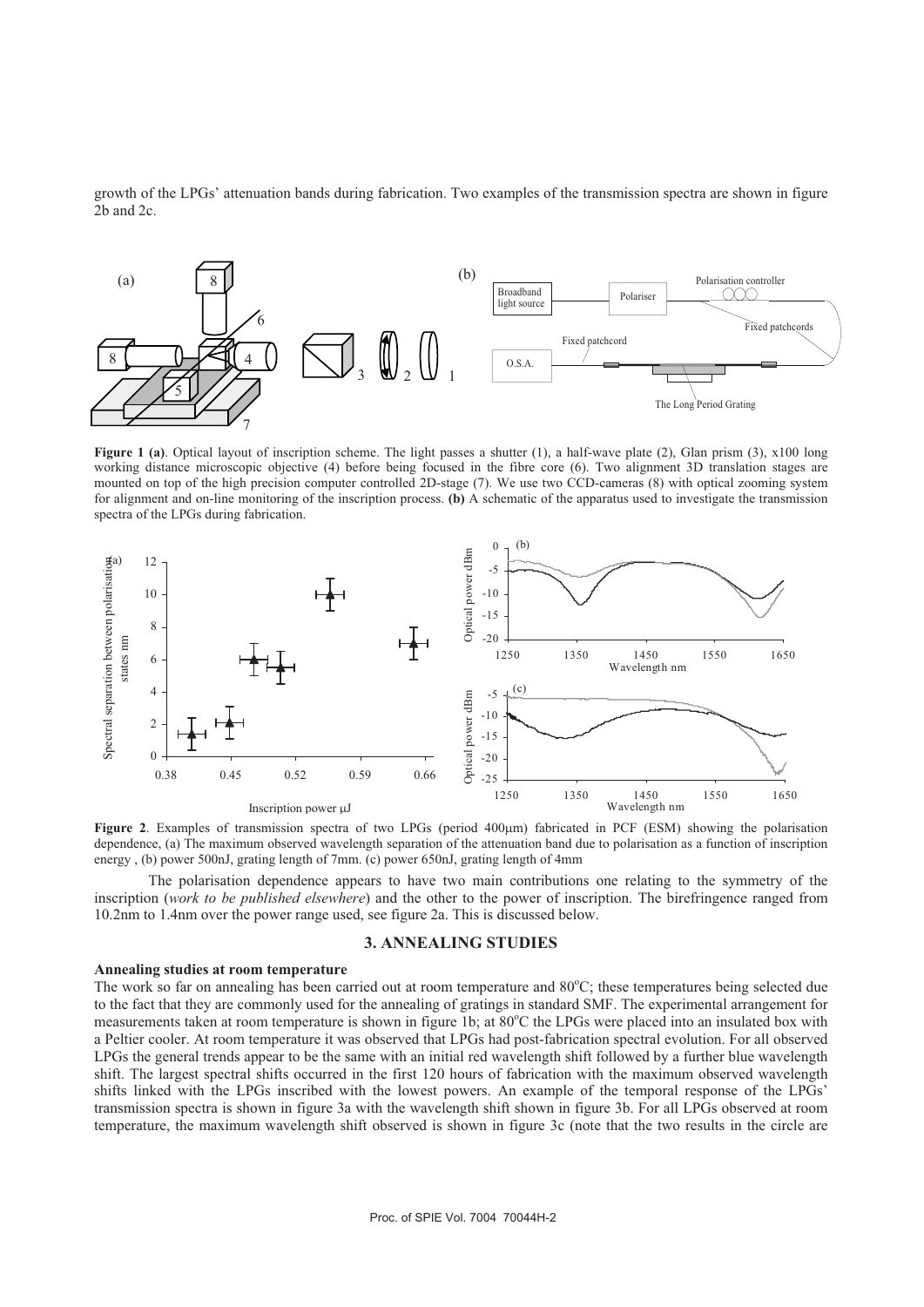measurements not taken at the same time as the other LPGs; one being at only 90 hours and the other at 147 hours after inscription). The other LPGs were measured at approximately 120 hours.



 **Figure 3.** (a)Typical example of the post-fabrication spectral evolution at room temperature of the transmission spectrum of a femtosecond inscribed LPG written in ESM PCF. (b) The spectral response of the LPG as a function time. (c) The maximum red wavelength shift observed with the LPGs fabricated in the ESM PCF as a function of inscription power.

After approximately 600 hours of room temperature annealing, the LPGs appeared to be spectrally stable but there were red and blue wavelength shifts compared to the resonant wavelength immediately following fabrication, which appear to be related to the inscription energy, see figure 4a. Also there were variations observed in the polarisation induced wavelength shift of both bands, which appear to be related to both the energies used for inscription and how symmetric the inscription was, see figure 4b.



**Figure 4.** (a) The resultant wavelength shift after annealing at room temperature (b) The change in polarisation dependency with annealing at room temperature.

## **Annealing studies at 80<sup>o</sup> C**

Dramatic changes were observed for the LPG annealed at 80°C, both in wavelength shift, strength and profile of the attenuation bands, see figures 5a and 5b. The largest resultant post-annealing wavelength shift of 23nm was observed with the lowest inscription energies for the LPGs, see figure 6a. The strengths of the LPGs vary with this annealing condition with the highest reduction in coupling also seen with the lowest inscription energies (an 8dB reduction, see figure 6b). Also it was noted that the time taken to obtain a steady-state spectrum varied from 60 hours for the LPG inscribed with 475nJ to 150 hours for the LPG inscribed with 650nJ.